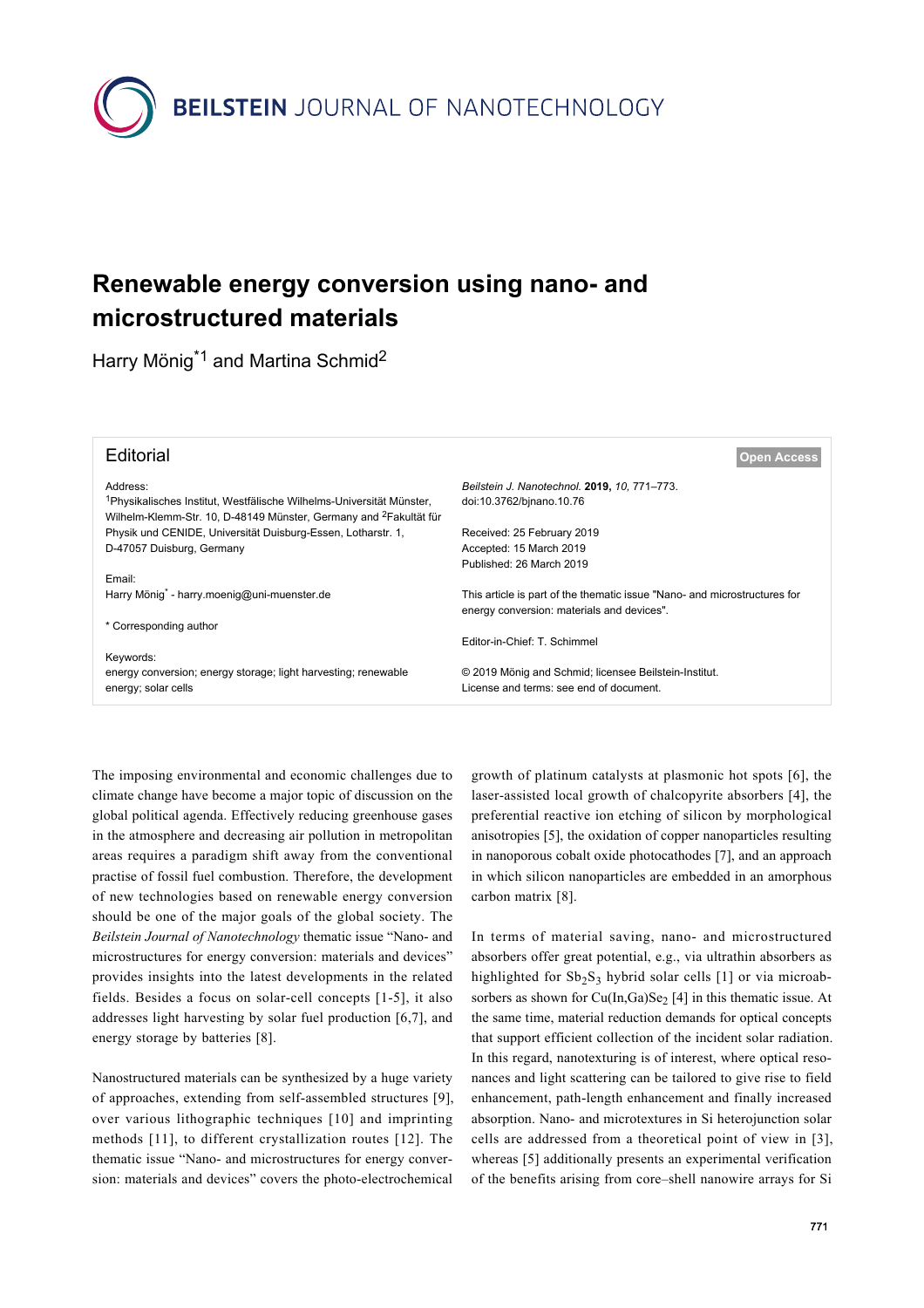heterojunction solar cells. Contacts with a high surface-tovolume ratio can clearly be seen. Particularly in photovoltaics, they may be prone to increased recombination losses. For other applications, such as water splitting, porous materials may however be desired as the example of  $Co<sub>3</sub>O<sub>4</sub>$  photocathodes in [\[7\]](#page-2-5) shows.

In general, the nanostructure of any material will strongly affect the corresponding optical and electronic properties by controlling the surface-to-volume ratio and the related morphological characteristics. Besides the concepts for increasing the absorption or the area of a chemically reactive surface, a very established approach concerns bandgap engineering by varying the size and shape of nanoparticles, which enables, for instance, the optimization of the optoelectronic material properties to the solar spectrum [\[13\]](#page-2-6). Furthermore, nanostructures can be used to embed sensitive photoactive materials in order to protect them from oxidation or photochemical processes due to exposure to moisture [\[14\].](#page-2-7)

The mentioned examples of nanoscale materials and device concepts highlight the huge possibilities to tailor the corresponding functional properties in order to optimize the processes involved in energy conversion and storage. Yet, it is important to keep in mind that from an economic point of view, boosting efficiencies alone is not sufficient to establish a certain technology on the market. Rather, efficiencies must be related to the device lifetime and the production cost in order to compete with conventional approaches. It is particularly important whether upscaling by large-area deposition techniques is possible and whether the used precursor substances are available in sufficient quantities at reasonable cost. Therefore, it is highly desirable to use raw materials from cheap earth-abundant elements [\[15\]](#page-2-8) or to minimize the amount of absorber materials by a combination with optics for efficient light collection [\[4,16\]](#page-1-2) in order to achieve environmentally friendly production and recycling cycles. This also implies that substances with a high degree of toxicity should be avoided as far as possible [\[17\].](#page-2-9) The use of such toxic substances not only leads to a considerable increase in the fabrication cost (due to expensive security measures to meet the health and safety requirements in workspace) but also leads to indirect costs incurred during recycling or disposal of the materials [\[18,19\].](#page-2-10)

To further establish the various technological approaches using nano- and microstructured materials for energy conversion, several challenges have to be overcome. Besides efficiency, device stability is a major concern, which particularly holds for cases in which organic or hybrid materials are involved [\[20\]](#page-2-11). For example protection against device degradation by advanced encapsulation techniques can help to further develop such technologies [\[21\].](#page-2-12) As it is the case for conventional materials, interface engineering is also a major factor for device optimization. Due to the significantly increased surface-to-volume ratio of nanostructured materials, the development of interface passivation strategies is one of the major challenges in the case of photovoltaic devices where recombination losses are most harmful at the photoactive interfaces. To a large extent, the difficulties in this endeavour originate from the complexity of interfaces nanostructured in three dimensions [\[22\].](#page-2-13) Relating the morphology to results from defect-spectroscopy experiments, theoretical models and device performance could be a valuable approach to comprehensively address such issues.

Despite these challenges, nano- and microstructured materials will certainly play a dominant role in the development of next generation devices for energy conversion. At the same time, the huge variety of devices and material concepts also require massive efforts from the research community together with the related scientific discussions. In this sense, the present thematic issue provides a platform for a contemporary cross-section of topics in this broad field of research.

The *Beilstein Journal of Nanotechnology* is a unique medium for scientific exchange across the traditional disciplines. It is based on a non-profit organization, making it independent from commercial interests, while following the highest standards of open-access publishing. It was a pleasure to work closely with the editorial office and all the authors and reviewers contributing to the present thematic issue.

Harry Mönig and Martina Schmid

Münster and Duisburg, February 2019

## ORCID® iDs

Harry Mönig - <https://orcid.org/0000-0003-2639-9198> Martina Schmid -<https://orcid.org/0000-0001-5103-0750>

## References

- <span id="page-1-0"></span>1. Kaienburg, P.; Klingebiel, B.; Kirchartz, T. *Beilstein J. Nanotechnol.* **2018,** *9,* 2114–2124. [doi:10.3762/bjnano.9.200](https://doi.org/10.3762%2Fbjnano.9.200)
- 2. Stroyuk, O. *Beilstein J. Nanotechnol.* **2018,** *9,* 2209–2235. [doi:10.3762/bjnano.9.207](https://doi.org/10.3762%2Fbjnano.9.207)
- <span id="page-1-4"></span>3. Lokar, Z.; Lipovsek, B.; Topic, M.; Krc, J. *Beilstein J. Nanotechnol.* **2018,** *9,* 2315–2329. [doi:10.3762/bjnano.9.216](https://doi.org/10.3762%2Fbjnano.9.216)
- <span id="page-1-2"></span>4. Ringleb, F.; Andree, S.; Heidmann, B.; Bonse, J.; Eylers, K.; Ernst, O.; Boeck, T.; Schmid, M.; Krüger, J. *Beilstein J. Nanotechnol.* **2018,** *9,* 3025–3038. [doi:10.3762/bjnano.9.281](https://doi.org/10.3762%2Fbjnano.9.281)
- <span id="page-1-3"></span>5. Vismara, R.; Isabella, O.; Ingenito, A.; Si, F. T.; Zeman, M. *Beilstein J. Nanotechnol.* **2019,** *10,* 322–331. [doi:10.3762/bjnano.10.31](https://doi.org/10.3762%2Fbjnano.10.31)
- <span id="page-1-1"></span>6. Kontoleta, E.; Askes, S. H. C.; Lai, L.-H.; Garnett, E. C. *Beilstein J. Nanotechnol.* **2018,** *9,* 2097–2105. [doi:10.3762/bjnano.9.198](https://doi.org/10.3762%2Fbjnano.9.198)